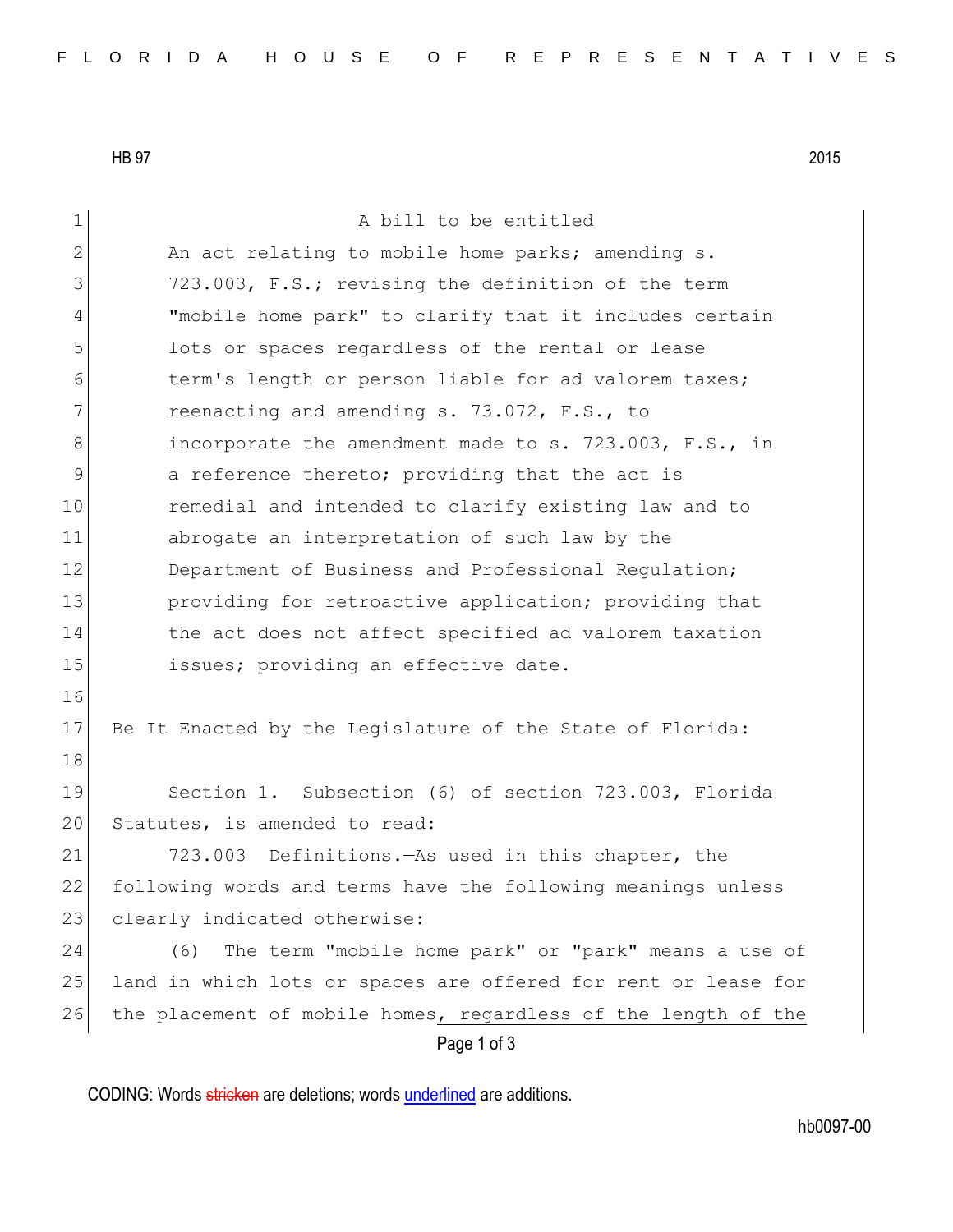HB 97 2015

Page 2 of 3 27 rental or lease term or the person liable for the payment of ad 28 valorem taxes on the lot or space, and in which the primary use 29 of the park is residential. 30 Section 2. For the purpose of incorporating the amendment 31 made by this act to section 723.003, Florida Statutes, in a 32 reference thereto, subsection (1) of section 73.072, Florida 33 Statutes, is reenacted and amended to read: 34 73.072 Mobile home parks; compensation for permanent 35 improvements by mobile home owners.-36 (1) If When all or a portion of a mobile home park as 37 defined in s. 723.003 $(6)$  is appropriated under this chapter, the 38 condemning authority shall separately determine the compensation 39 for any permanent improvements made to each site. This 40 compensation shall be awarded to the mobile home owner leasing 41 the site if: 42 (a) The effect of the taking includes a requirement that 43 the mobile home owner remove or relocate his or her mobile home 44 from the site; 45 (b) The mobile home owner currently leasing the site has 46 paid for the permanent improvements to the site; and 47 (c) The value of the permanent improvements on the site 48 exceeds \$1,000 as of the date of taking. 49 Section 3. The amendment made by this act to s. 723.003, 50 Florida Statutes, is remedial in nature and is intended to 51 clarify existing law and to abrogate the interpretation of law 52 set forth by the Department of Business and Professional

CODING: Words stricken are deletions; words underlined are additions.